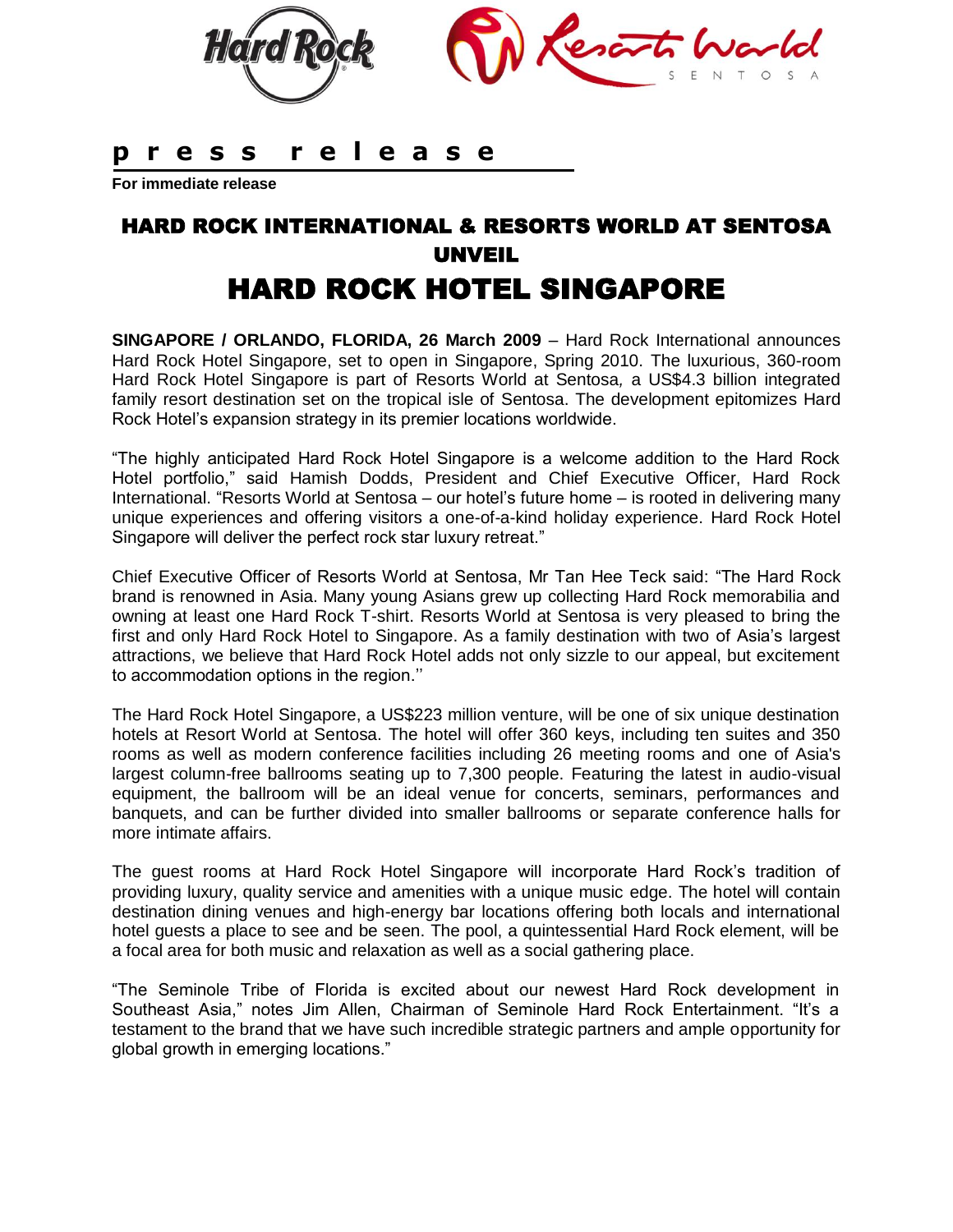The Hard Rock Hotel experience offers luxurious style and substance with a unique rock vibe. Properties are situated in destinations with unique character, tourist appeal and gateway cities. Hard Rock Hotels cater to the evolving and distinctive needs of today's experienced, modern traveler, who seek a reprieve from traditional, predictable properties, whether for business or leisure travel.

The 49-hectare Resorts World at Sentosa is Singapore's only tropical integrated family resort destination, complete with Southeast Asia's first and only Universal Studios theme park, the world's largest oceanarium, six unique hotels offering 1,800 rooms as well as a casino, will open its doors to the world early next year.

- ends -

**Note to Editors: please use the following photo captions for visuals:-**



**Hard Rock Hotel Singapore** *A hotel for the fun, energetic and glamourous. Hard Rock Hotel Singapore is hip and trendy, with an attitude and dramatic ambience; hotel guests are welcomed like rock stars.*



**Hard Rock Hotel Singapore – room interior**  *A retreat for trendy jet-setters, Hard Rock Hotel Singapore is also a hotel for families. Double rooms can accommodate up to 5 guests, with an extra pull-out bed for kids.*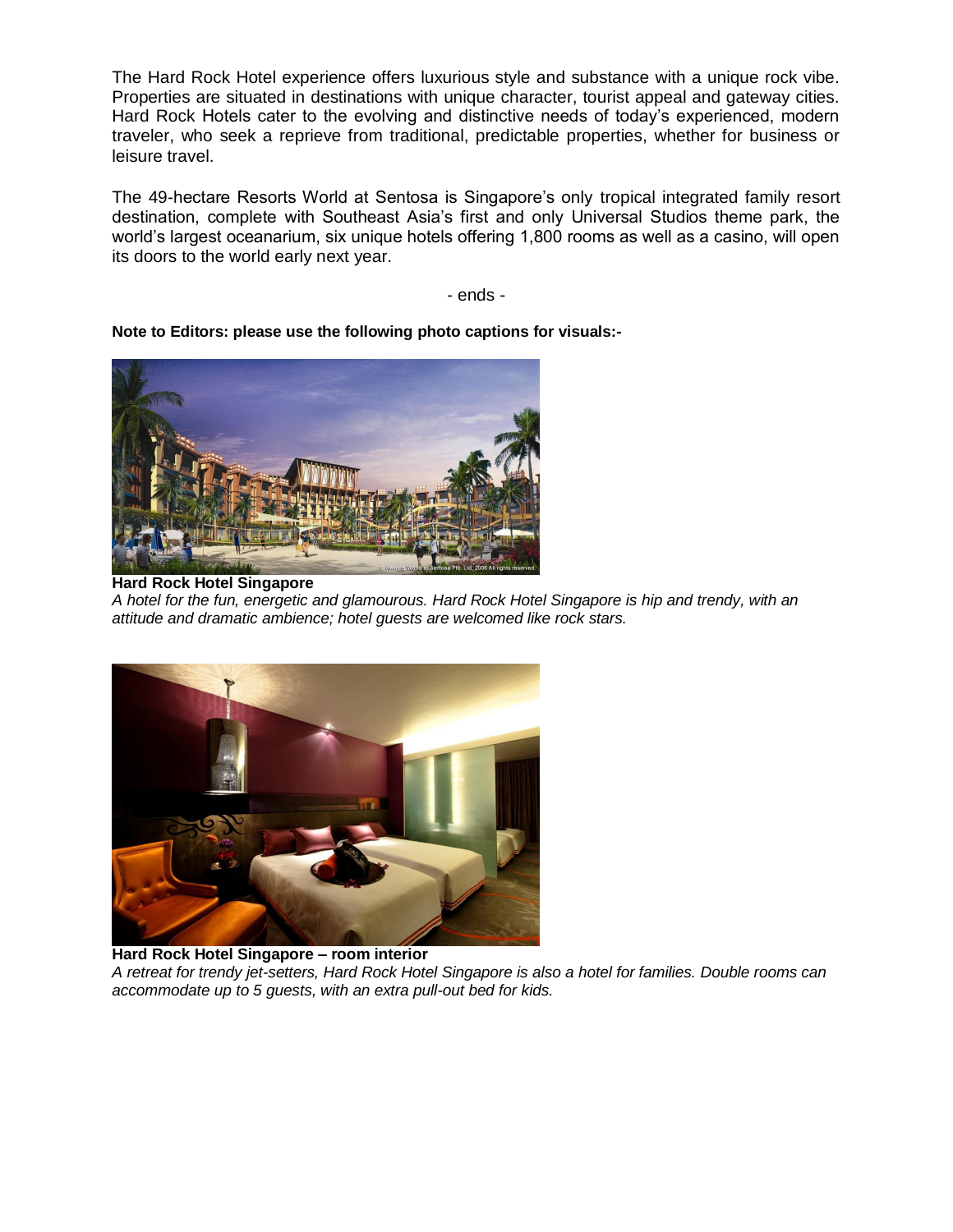

**Hard Rock Hotel Singapore – room interior**  *The full length mirror adds to the rock-and-roll ambience of the hotel. Switch on the bathroom lights and watch the nostalgic silhouette of the vanity table of yesteryear's film stars come alive.* 



**Hard Rock Hotel Singapore – room interior**  *The hanging silver lampshade morphs into a pendant chandelier when switched on. The tattoo on the wall represents the new branding of the hotel chain.*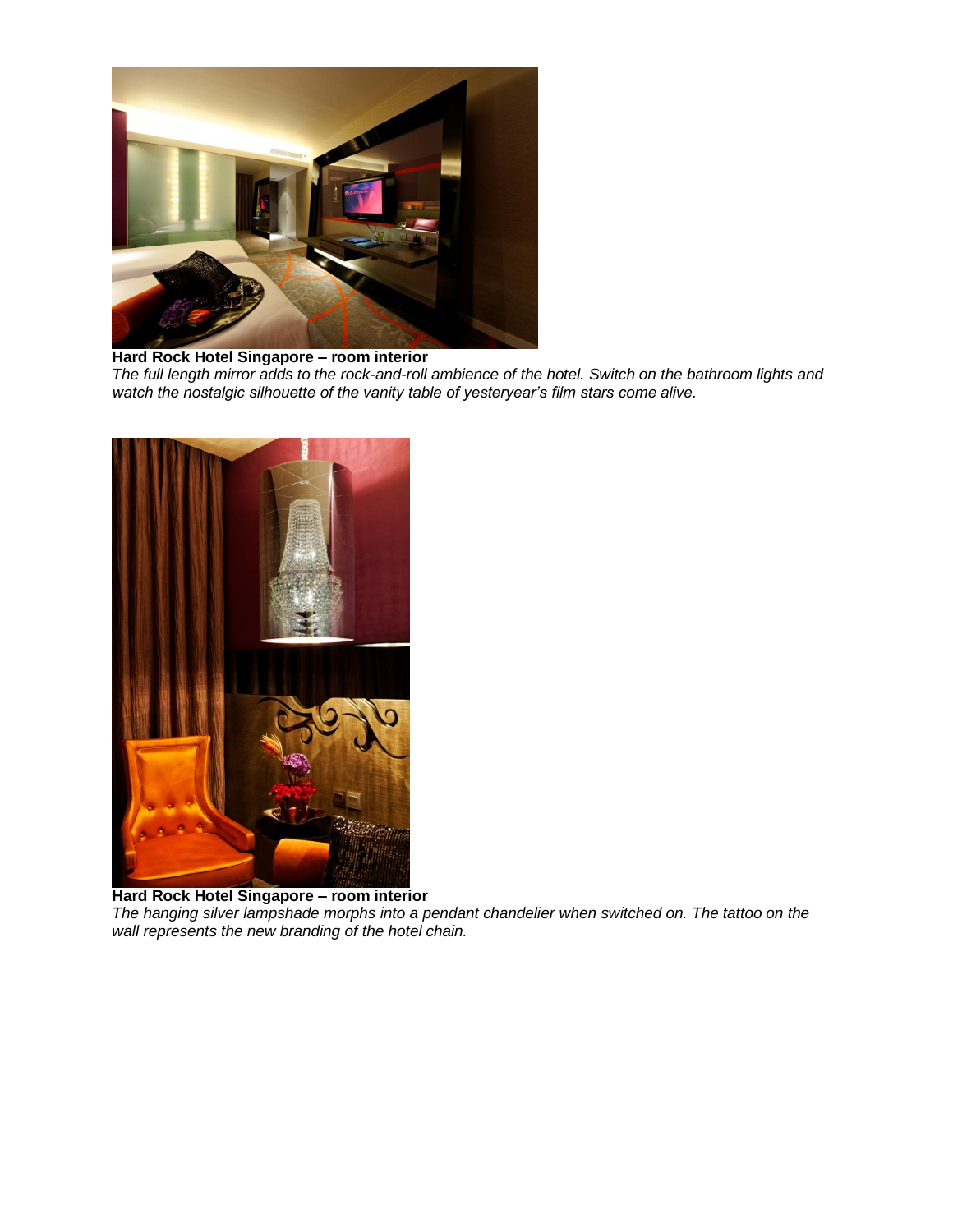

**Hard Rock Hotel Singapore bathroom**  *The La Boheme stool at the vanity in the bathroom acts as a dresser stool, complementing the flamboyant patterned mosaic wall.*

#### *All photos are to be attributed to: Credit: ©2009 Resorts World at Sentosa*

#### **About Hard Rock International**

With 124 high-energy Hard Rock Cafes and nine Hotels/Casinos in 50 countries, Hard Rock International is one of the world's most globally recognized brands. Beginning with an Eric Clapton guitar, Hard Rock owns the world's greatest collection of music memorabilia, which is displayed at its locations around the globe. Hard Rock is also known for its collectible fashion and music-related merchandise, Hard Rock Live performance venues and an award-winning website. In addition to the two flagship Seminole Hard Rock Hotels and Casinos in Tampa and Hollywood, Fla., Hard Rock Hotels/Casinos are located in Las Vegas, Biloxi, Orlando, Chicago, San Diego, Pattaya and Bali. Additional hotel and casino projects have been announced in Macau and Penang, both scheduled to open in 2009; Palm Springs, Atlanta and Panama, scheduled to open in 2010; Dubai, scheduled to open in 2011; and Abu Dhabi, scheduled to open in 2012. Hard Rock International, Inc. is owned by Seminole Hard Rock Entertainment, Inc. For further details on Hard Rock Hotels and Casinos, visit [www.hardrockhotels.com.](http://www.hardrockhotels.com/) For more information on Hard Rock International, visit [www.hardrock.com.](http://www.hardrock.com/)

#### **About Resorts World at Sentosa**

Slated to be one of the world's most exciting destinations, Resorts World at Sentosa is a collection of resorts and attractions with a plethora of fun-filled offerings for the entire family. Taking pride of place on Singapore's resort island of Sentosa and spanning 49 hectares, this S\$6.59 billion (US\$4.3 billion) mega-resort will be home to Southeast Asia's first and only Universal Studios theme park, the world's largest oceanarium and the region's first integrated destination spa. The resort also boasts some 1,800 rooms, spread across its six hotels of varying themes, with full conference and meeting amenities. Topping the list are Maxims Tower, Hotel Michael and Singapore's very own Hard Rock Hotel. Beyond resorts and attractions, world-class entertainment such as the Crane Dance – a spectacular multi-media moving art with cleverly choreographed animatronic cranes, set out at the waterfront – will also be presented to the public. A 1,600-seat theatre will feature a magical dreamlike extravaganza with water, light and visual effects, alongside retail and dining options at the Festive Walk with roving acts and street performances at the Bull Ring. Indeed, come 2010, Resorts World at Sentosa looks set to welcome 15 million visitors. It will be a place that Singapore can proudly call its own. For more information on Resorts World at Sentosa, visit [www.rwsentosa.com.](http://www.rwsentosa.com/)